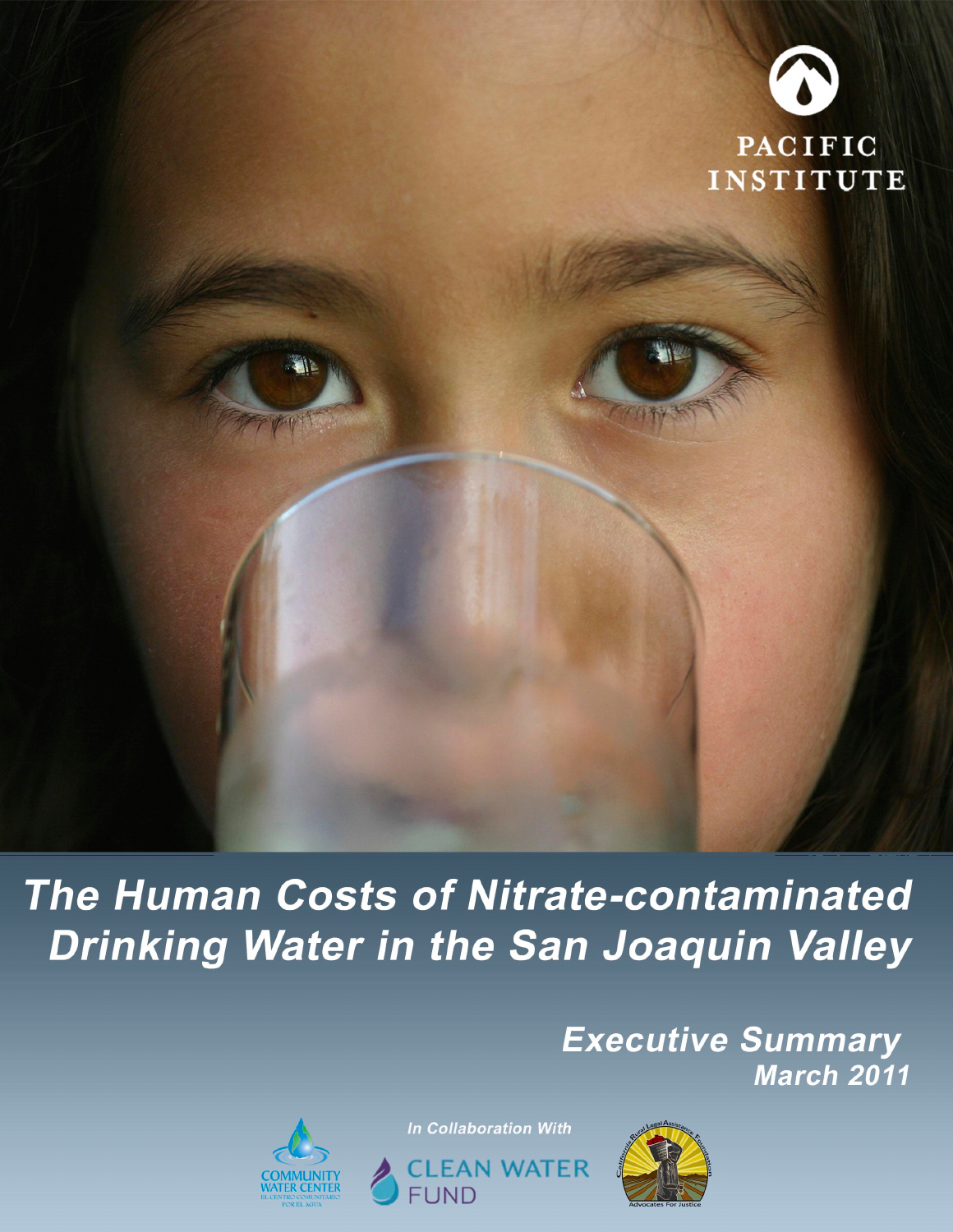### **The Human Costs of Nitrate-contaminated Drinking Water in the San Joaquin Valley**

**March 2011**



Pacific Institute 654 13th Street, Preservation Park Oakland, CA 94612 www.pacinst.org 510.251.1600

#### **Lead Authors**

**Eli Moore**, Pacific Institute **Eyal Matalon**, Pacific Institute

#### **Contributing Authors**

**Carolina Balazs,** University of California, Berkeley **Jennifer Clary**, Clean Water Fund **Laurel Firestone** and **Susana De Anda**, Community Water Center **Martha Guzman**, California Rural Legal Assistance Foundation

#### **Editors**

**Nancy Ross** and **Paula Luu**, Pacific Institute

ISBN: 1-893790-31-2 ISBN 13: 978-1-893790-31-5



Content licensed under Creative Commons. Material can be adapted and reproduced for non-commercial purposes, as long as the author is credited. More info: http://creativecommons.org/about/licenses

**Cover Photo:** Rob Friedman/iStockPhoto.com **Report Photos:** Eyal Matalon, Pacific Institute, and Erin Lubin, Community Water Center





**In Collaboration With** 

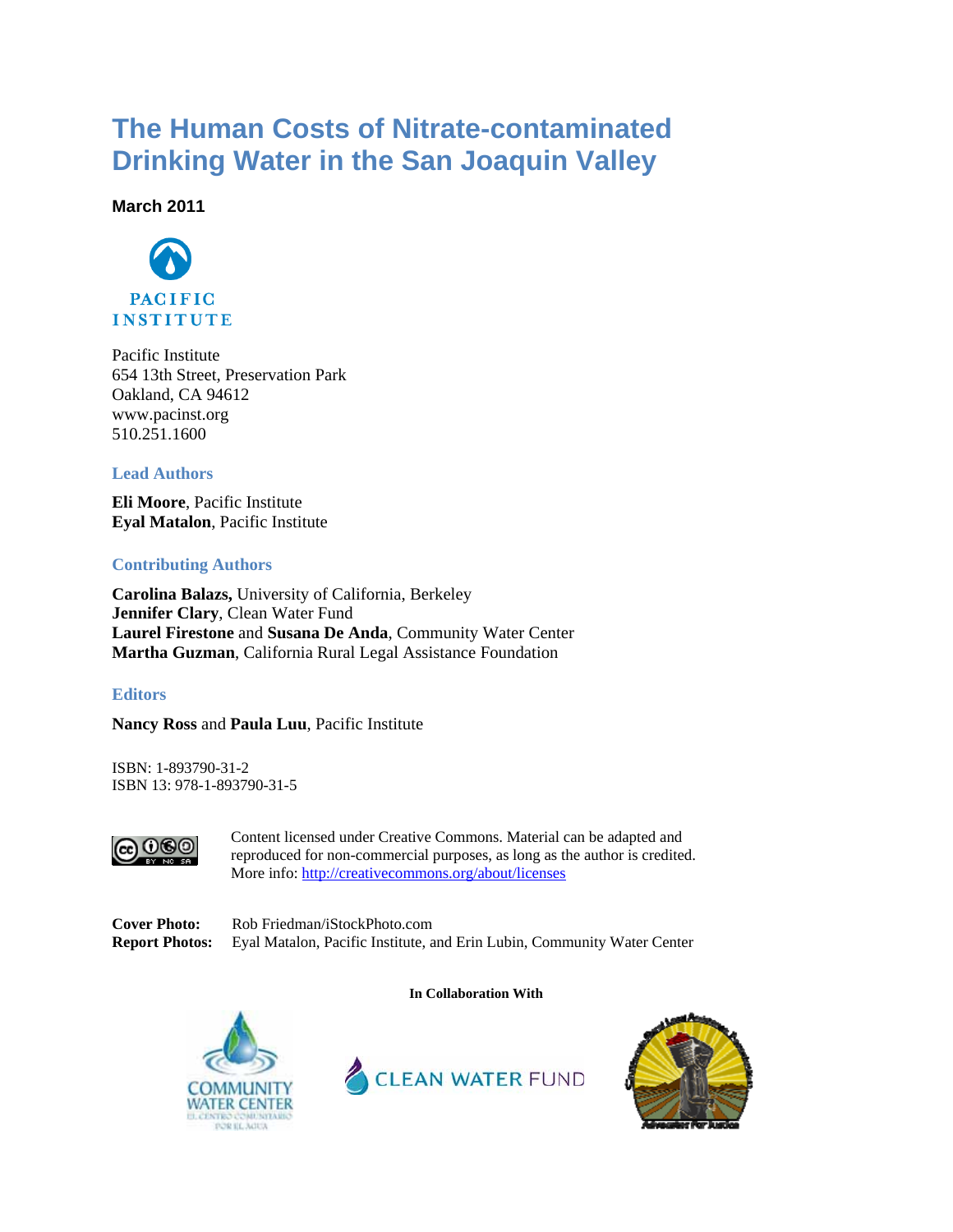### **About the Organizations**

### **Pacific Institute**

The Pacific Institute is an Oakland-based independent nonprofit that works to create sustainable communities and a healthier planet. Founded in 1987, we conduct interdisciplinary research and partner with stakeholders to produce solutions that advance environmental protection, economic development, and social equity—in California, nationally and internationally. Our Community Strategies for Sustainability and Justice Program (CSSJ) partners with community-based organizations and coalitions to build community power to create and sustain healthy and thriving environments. Since 1995 this program has worked to overcome the common root causes to economic, environmental, and community health challenges in low-income neighborhoods and communities of color through action research that advances innovative, cross-cutting solutions developed by impacted residents.

### **Community Water Center**

Community Water Center (CWC) is an environmental justice, nonprofit organization whose mission is to create community-driven water solutions through organizing, education, and advocacy in California's San Joaquin Valley. The Community Water Center works directly with a number of low-income, primarily Latino communities to address problems that range from chronic drinking water contamination to barriers to participation in local water governance. The Center employs three primary strategies in order to accomplish our goals: (1) educate, organize, and provide legal assistance to low-income communities of color facing local water challenges; (2) advocate for systemic change to address the root causes of unsafe drinking water in the San Joaquin Valley; and (3) serve as a resource for information and expertise on community water challenges.

#### **Clean Water Fund**

Clean Water Fund (CWF) is a national Section 501(c)(3) research and education organization that promotes the public interest on issues relating to water, waste, toxics, and natural resources. CWF's research, technical assistance, training, outreach, and educational programs increase public understanding of environmental issues and promote environmentally sound policies. Since 1974, CWF has helped people achieve cleaner and safer water, cleaner air, and protection from toxic pollution in our homes, neighborhoods, and workplaces. With a headquarters in Washington, D.C. and 17 offices in 11 states, CWF operates national campaigns as well as locally staffed community environmental and health protection programs.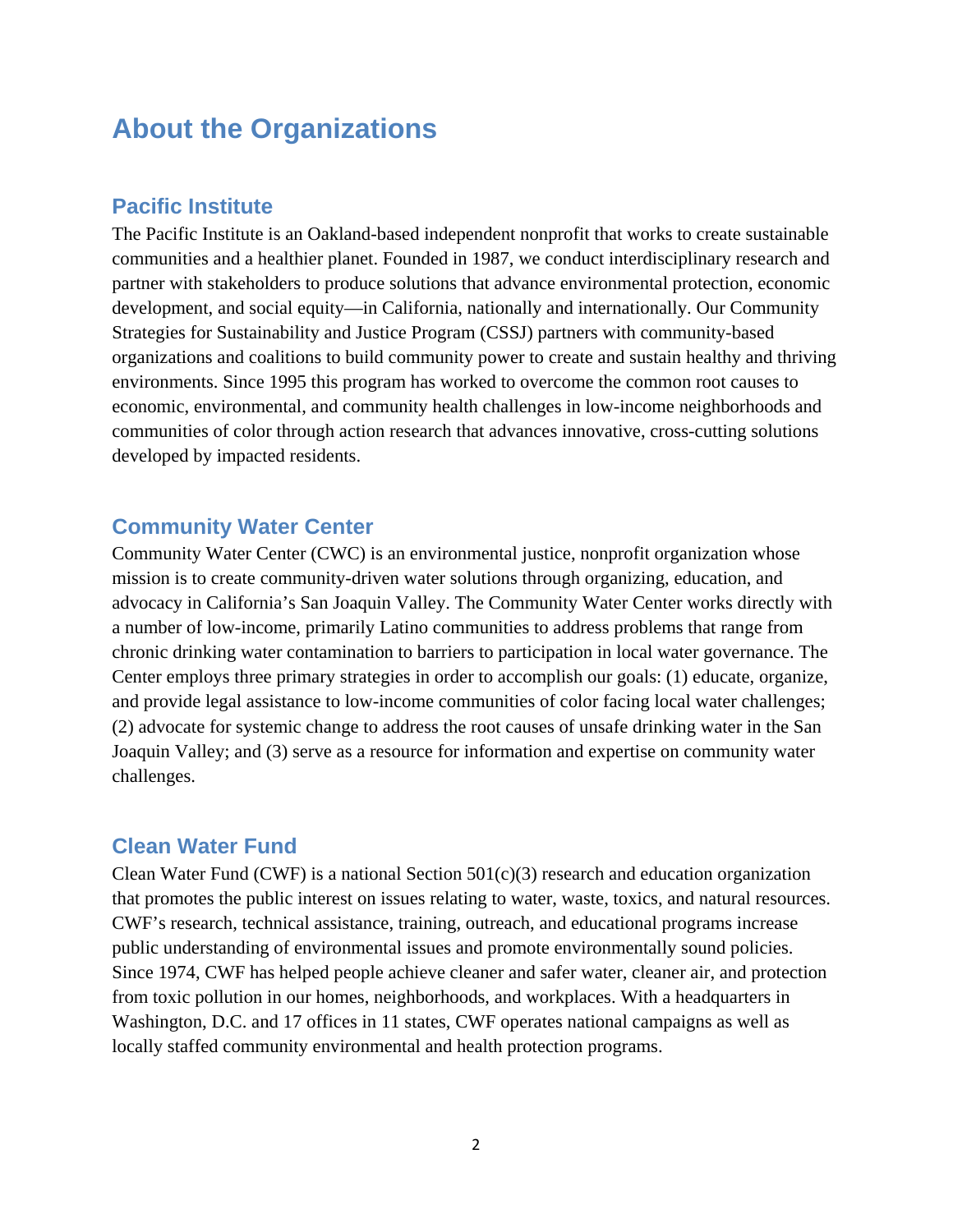### **California Rural Legal Assistance Foundation**

CRLA Foundation is a statewide,  $501(c)(3)$  nonprofit organization incorporated in 1981 to help rural immigrant workers and their families improve their economic conditions in California. For more than 27 years, we have worked to help people get better education, jobs that pay livable wages, habitable housing, and high quality, no-cost legal representation when they need it to ensure their civil rights. We do this by securing a just and equitable regulatory environment and legislative advocacy in the areas of education, worker safety, environment, and housing; conducting community outreach and education; and providing training and technical assistance to workers and to unions and other community-based organizations that advocate for workers and their families.

### **About the Project**

Our four organizations collaborated to launch a community-based research process in Summer 2009 with the goal of documenting the economic, social, and potential health impacts of nitrate contamination of drinking water in the San Joaquin Valley. The project leverages the combined strength of technically rigorous research, grassroots leadership by affected communities, and seasoned policy analysis and advocacy. The new understanding generated by the research is being applied in community education and organizing, policy development, and advocacy to achieve safe and affordable water for all residents of the San Joaquin Valley.

**Funding for this report was generously provided by the David and Lucile Packard Foundation and the California Environmental Protection Agency Environmental Justice Small Grants Program.**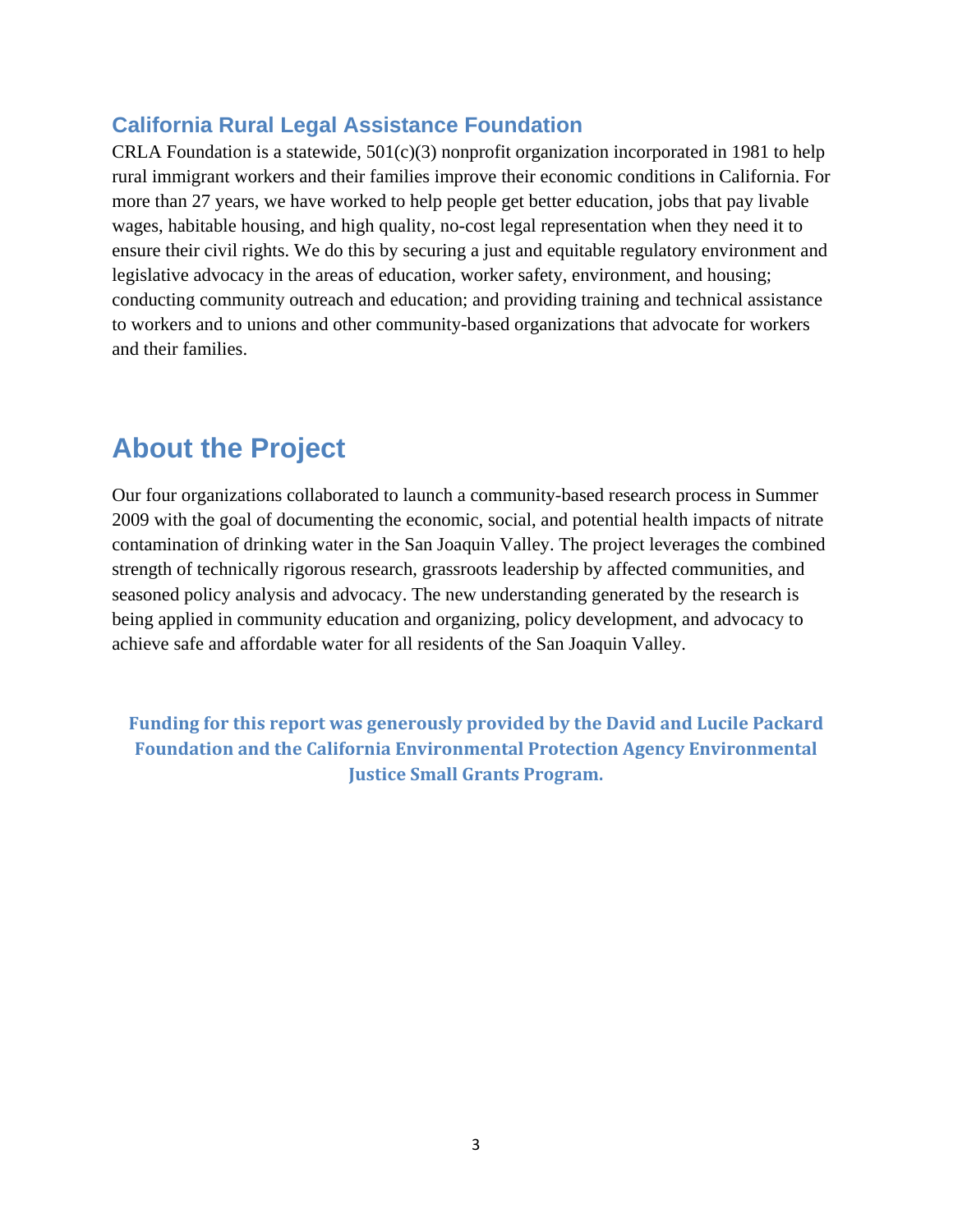# **Acknowledgments**

Asociación de Gente Unida por el Agua (AGUA), Juliet Christian-Smith, Catalina Garzón, Peter Gleick, Thomas Harter, Lucy Hernandez, Matthew Heberger, Maria Herrera, Richard Howitt, Vivian Jensen, James Shortle, Veronica Soria, Amy Vanderwalker, Don Villarejo.

# **Technical Review Process**

A panel of independent technical experts reviewed the methods and findings of this research to ensure it held up to standards used by peer-reviewed journals and is based on methods consistent with best practices in related scientific fields. We sent reviewers a draft plan for our research methods in December 2009 and received their comments and finalized the methods in June 2010. The reviewers were provided with a draft of the final report in December 2010, and all comments were addressed before publication. The technical review panel was made up of:

Paul English, Ph.D., MPH Research Scientist, Environmental Health Investigations Branch, California Department of Public Health

Ann Lewandowski, MA Research Fellow, University of Minnesota Water Resources Center

Isha Ray, Ph.D. Associate Professor, Energy Resources Group, University of California at Berkeley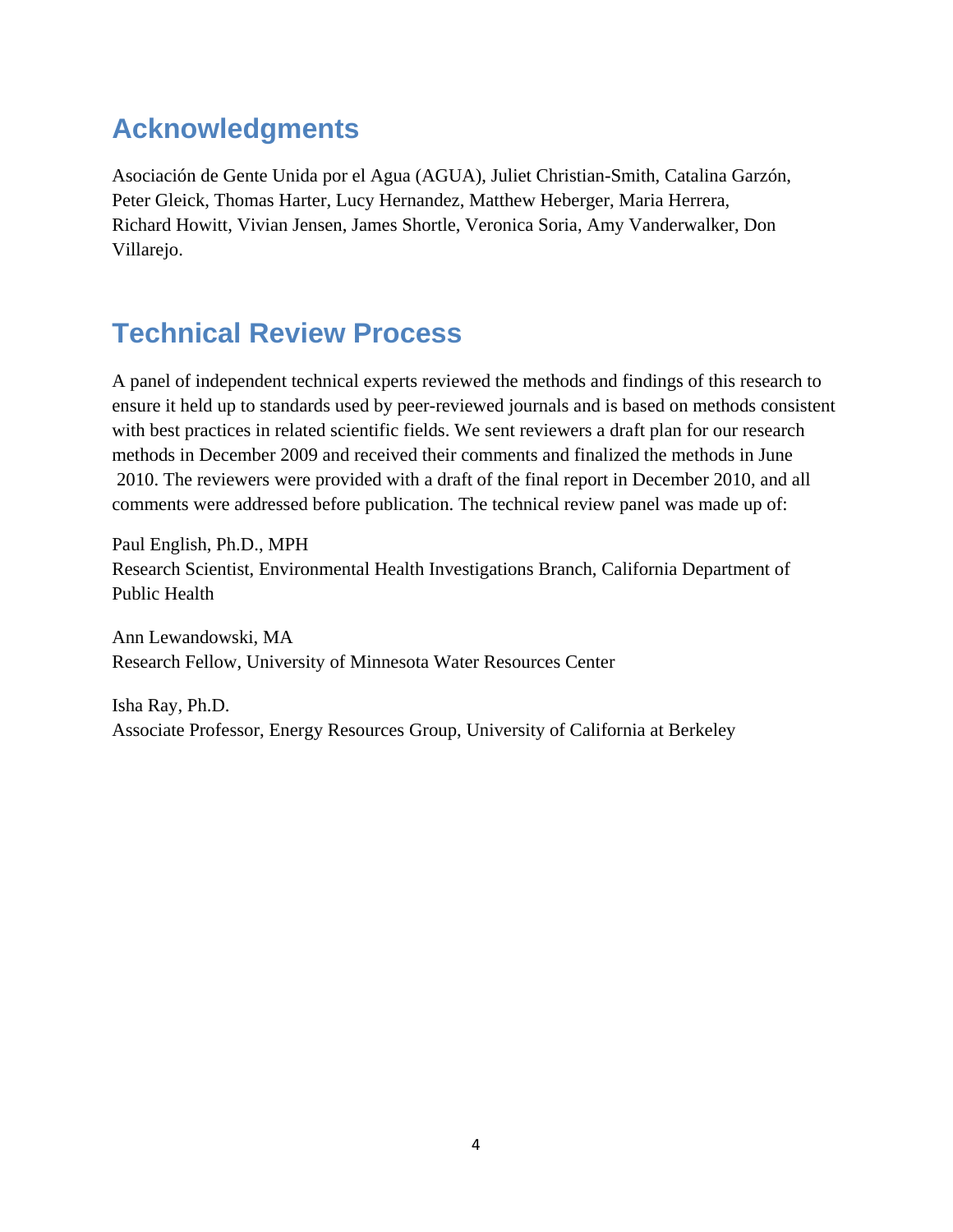## **Executive Summary**

Nitrate contamination of California's groundwater presents a preventable threat to human health and economic wellbeing that is not being addressed at the scale needed to meet current or expected future levels. The San Joaquin Valley is the epicenter of the nitrate challenge; 75% of the nitrate exceedances in 2007 occurred in water systems located in the Valley. Groundwater nitrate levels are increasing and if current trends like those in Kern County continue, the number of wells with nitrate levels above the MCL will double by the year 2020. The potentially fatal effect of nitrate exposure on infants and association between exposure and respiratory and reproductive conditions; impacts to spleen, kidney, and thyroid functions; and various forms of cancer make this an urgent public health issue.

Despite the acute health effects of nitrate contamination, some communities in the state have been waiting for more than a decade for measures to restore the safety of their drinking water. In the interim, residents in these communities must replace the contaminated tap water—by purchasing water or installing point-of-use filters—at their own expense. Among community water systems, small ones with less than 200 connections comprise the majority of systems with persistent nitrate violations, and it is widely recognized that these systems cannot afford to independently finance the projects necessary to reduce nitrates and deliver safe drinking water. These communities also tend to be low-income and have a high percentage of Latino households. Although costs to community water systems and the households they serve are significant and directly tied to nitrate contamination of groundwater, public policy and regulatory programs have to-date failed to incorporate those costs in their policy and regulatory programs.

This report provides findings from a study designed to document costs of nitrate-contaminated groundwater to households and community water systems in the San Joaquin Valley. To document costs to households, a survey was conducted in four community water systems with current nitrate violations and representative demographics. Bi-lingual trained surveyors interviewed 37 households using convenience sampling in three communities and exhaustive sampling in one system. To investigate the costs to water systems, we analyze the projects needed in the region to mitigate nitrate contamination. We compare the nitrate water projects that providers have proposed to those that have been funded in order to characterize the unmet needs.

This study finds that households surveyed have water costs above national affordability standards (i.e., 1.5% of median household income) and many lack accurate information on water quality and are consuming tap water that exposes them to unsafe nitrate levels. One third of residents surveyed used their contaminated tap water for drinking or cooking and more than half of those surveyed did not know that their water system had a nitrate problem. Spanish-speaking households were even less likely to know of the contamination. The costs of avoiding unsafe tap water by purchasing alternative water sources and/or using filters represent a significant proportion of household incomes—more than 1.5% of household income for 70% of surveyed